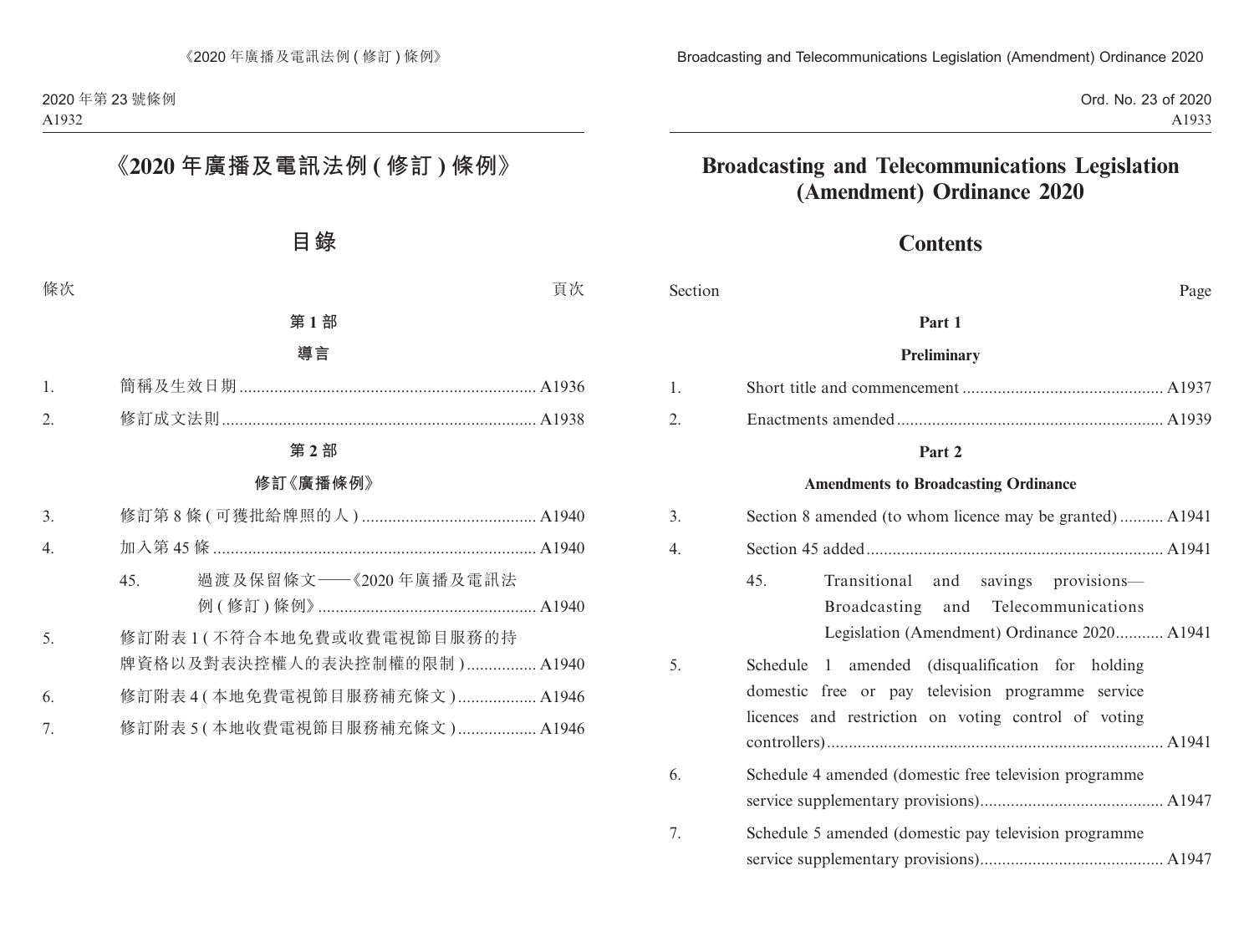Ord. No. 23 of 2020 A1935

| Section |             |                                                                | Page  |
|---------|-------------|----------------------------------------------------------------|-------|
| 8.      |             | Schedule 8 amended (transitional and savings provisions) A1947 |       |
| 9.      |             | Schedule 9 amended (consequential amendments)  A1949           |       |
| 10.     |             |                                                                |       |
|         | Schedule 10 | Transitional and Savings Provisions-                           |       |
|         |             | Broadcasting and Telecommunications                            |       |
|         |             | Legislation<br>(Amendment)<br>Ordinance                        |       |
|         |             | 2020.                                                          | A1949 |
|         |             |                                                                |       |

#### **Part 3**

#### **Amendments to Telecommunications Ordinance**

| 11. |            |                                                                                                                             |
|-----|------------|-----------------------------------------------------------------------------------------------------------------------------|
| 12. |            |                                                                                                                             |
| 13. |            | Section 36A amended (Authority may determine terms                                                                          |
| 14. |            |                                                                                                                             |
|     | 44.        | Transitional and savings provisions—<br>Broadcasting and Telecommunications<br>Legislation (Amendment) Ordinance 2020 A1961 |
| 15. |            |                                                                                                                             |
|     | Schedule 4 | Transitional and Savings Provisions-<br>Broadcasting and Telecommunications<br>Legislation (Amendment) Ordinance            |
|     |            |                                                                                                                             |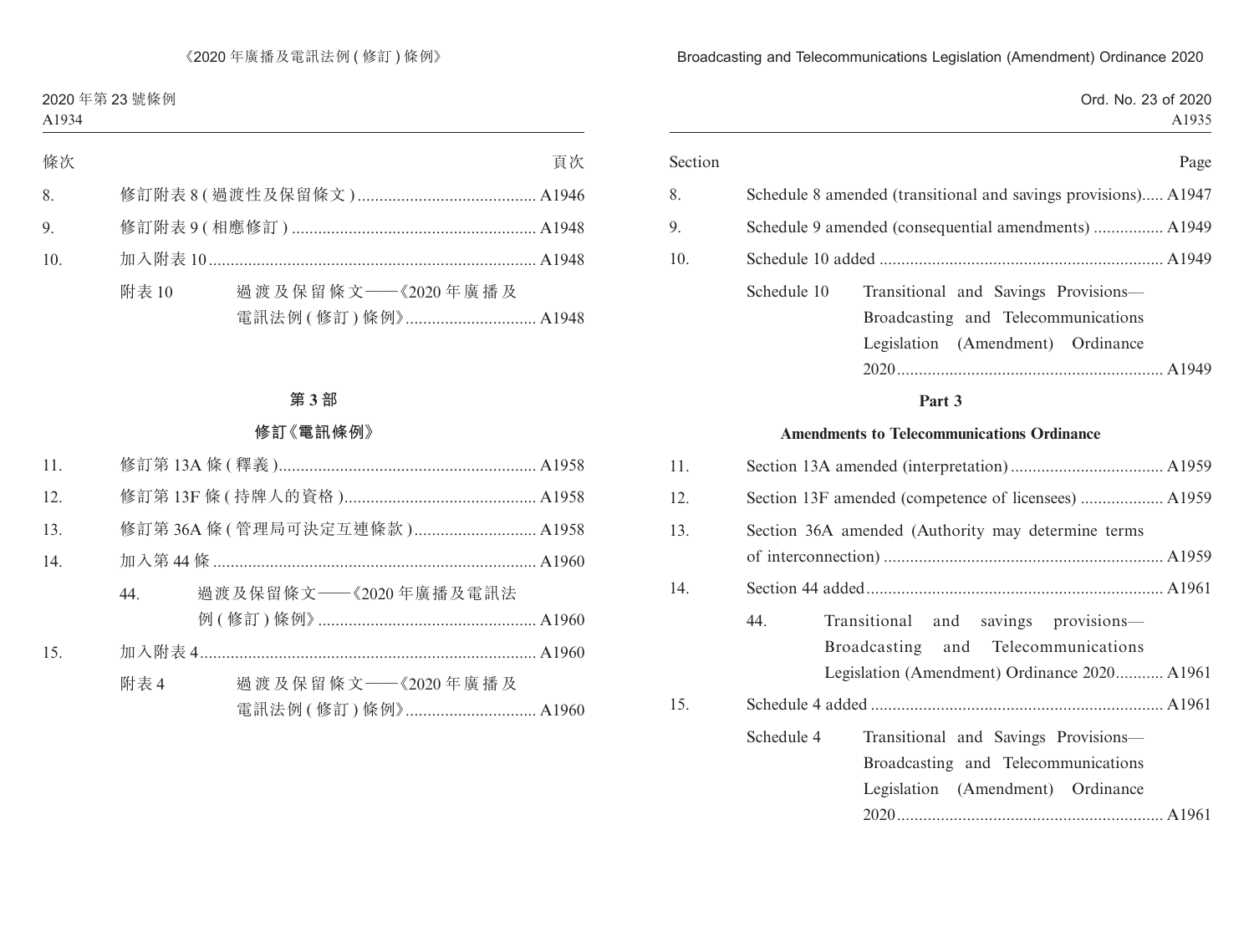Part 1 Section 1 Ord. No. 23 of 2020 A1937

#### **HONG KONG SPECIAL ADMINISTRATIVE REGION**

#### ORDINANCE NO. 23 OF 2020



Matthew CHEUNG Kin-chung Acting Chief Executive 5 November 2020

 $[$ 

An Ordinance to amend the Broadcasting Ordinance and the Telecommunications Ordinance to facilitate the operation of the television and sound broadcasting industries; and to remove obsolete provisions relating to the repealed Television Ordinance.

Enacted by the Legislative Council.

## **Part 1**

## **Preliminary**

#### **1. Short title and commencement**

- (1) This Ordinance may be cited as the Broadcasting and Telecommunications Legislation (Amendment) Ordinance 2020.
- (2) This Ordinance comes into operation on a day to be appointed by the Secretary for Commerce and Economic Development by notice published in the Gazette.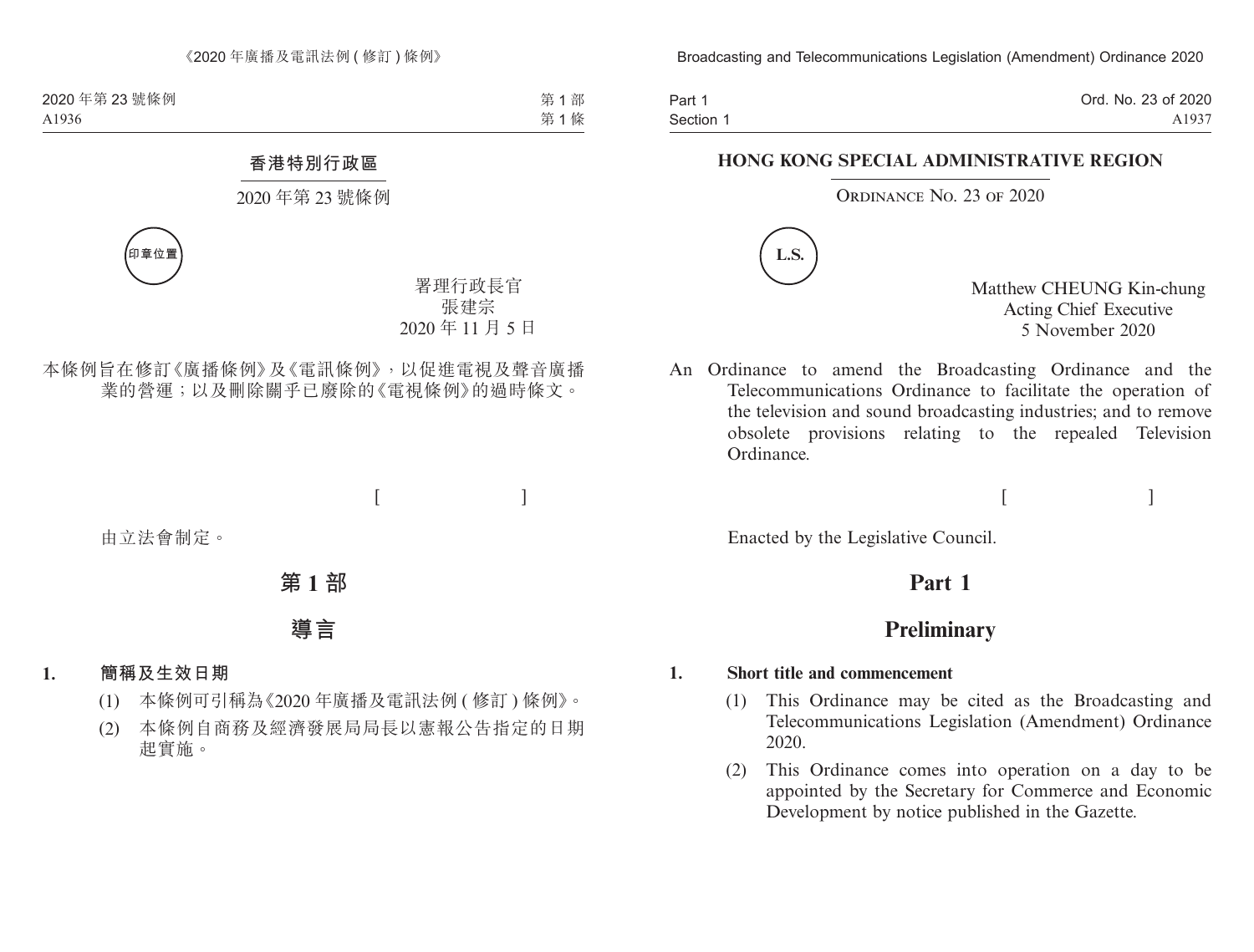| Part 1    | Ord. No. 23 of 2020 |
|-----------|---------------------|
| Section 2 | A1939               |

#### **2. Enactments amended**

- (1) The Broadcasting Ordinance (Cap. 562) is amended as set out in Part 2.
- (2) The Telecommunications Ordinance (Cap. 106) is amended as set out in Part 3.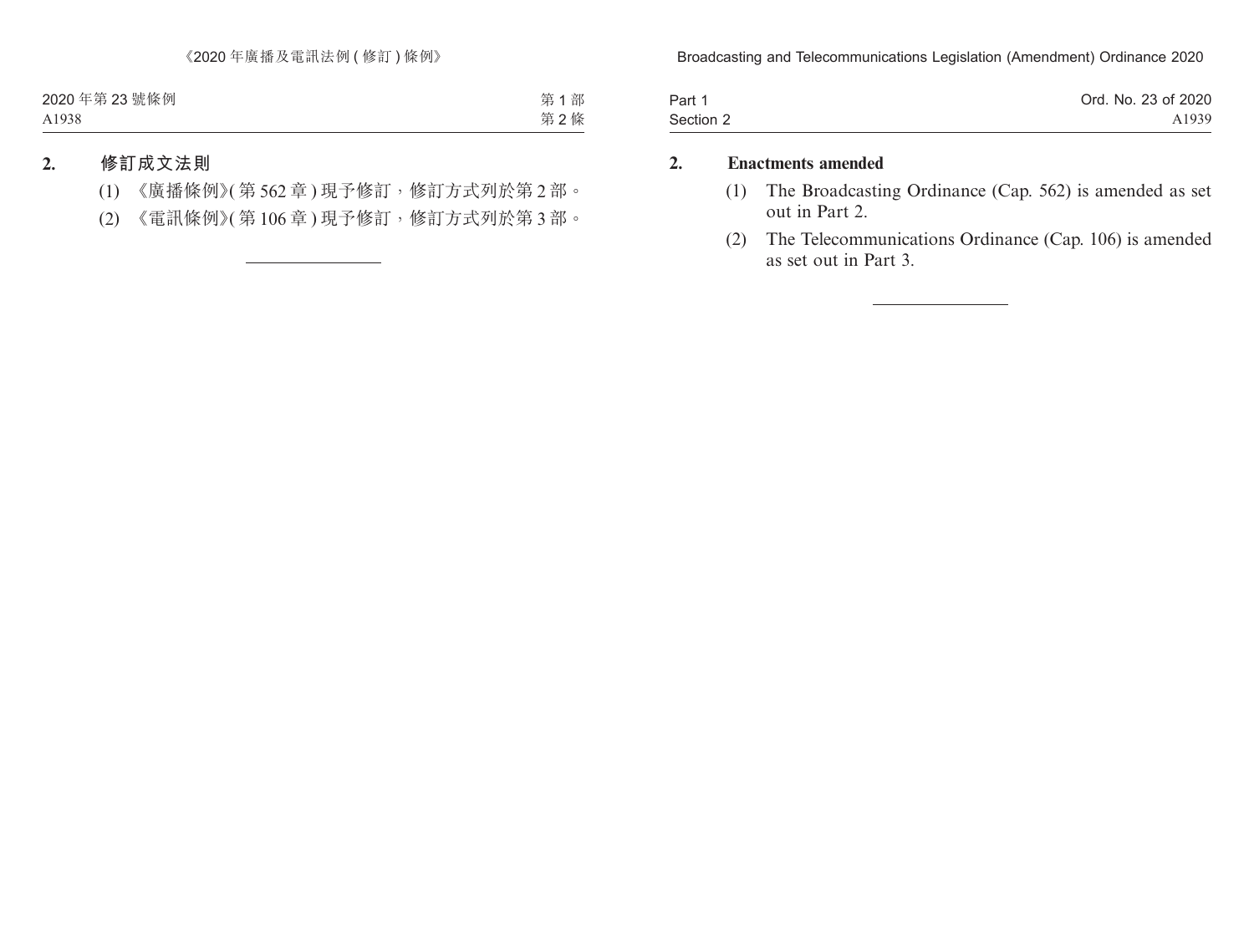| Part 2    | Ord. No. 23 of 2020 |
|-----------|---------------------|
| Section 3 | A1941               |

## **Part 2**

## **Amendments to Broadcasting Ordinance**

**3. Section 8 amended (to whom licence may be granted)** Section 8—

**Repeal subsection (3).**

**4. Section 45 added**

After section 44—

**Add**

"**45. Transitional and savings provisions—Broadcasting and Telecommunications Legislation (Amendment) Ordinance 2020**

Schedule 10 sets out the transitional and savings provisions relating to the Broadcasting and Telecommunications Legislation (Amendment) Ordinance 2020 (23 of 2020).".

- **5. Schedule 1 amended (disqualification for holding domestic free or pay television programme service licences and restriction on voting control of voting controllers)**
	- (1) Schedule 1—
	- **Repeal** "Schs. 4 & 8]" **Substitute** "Schs. 4, 8 & 10]". (2) Schedule 1, section 1(1)—

**Repeal the definition of** *advertising agency***.**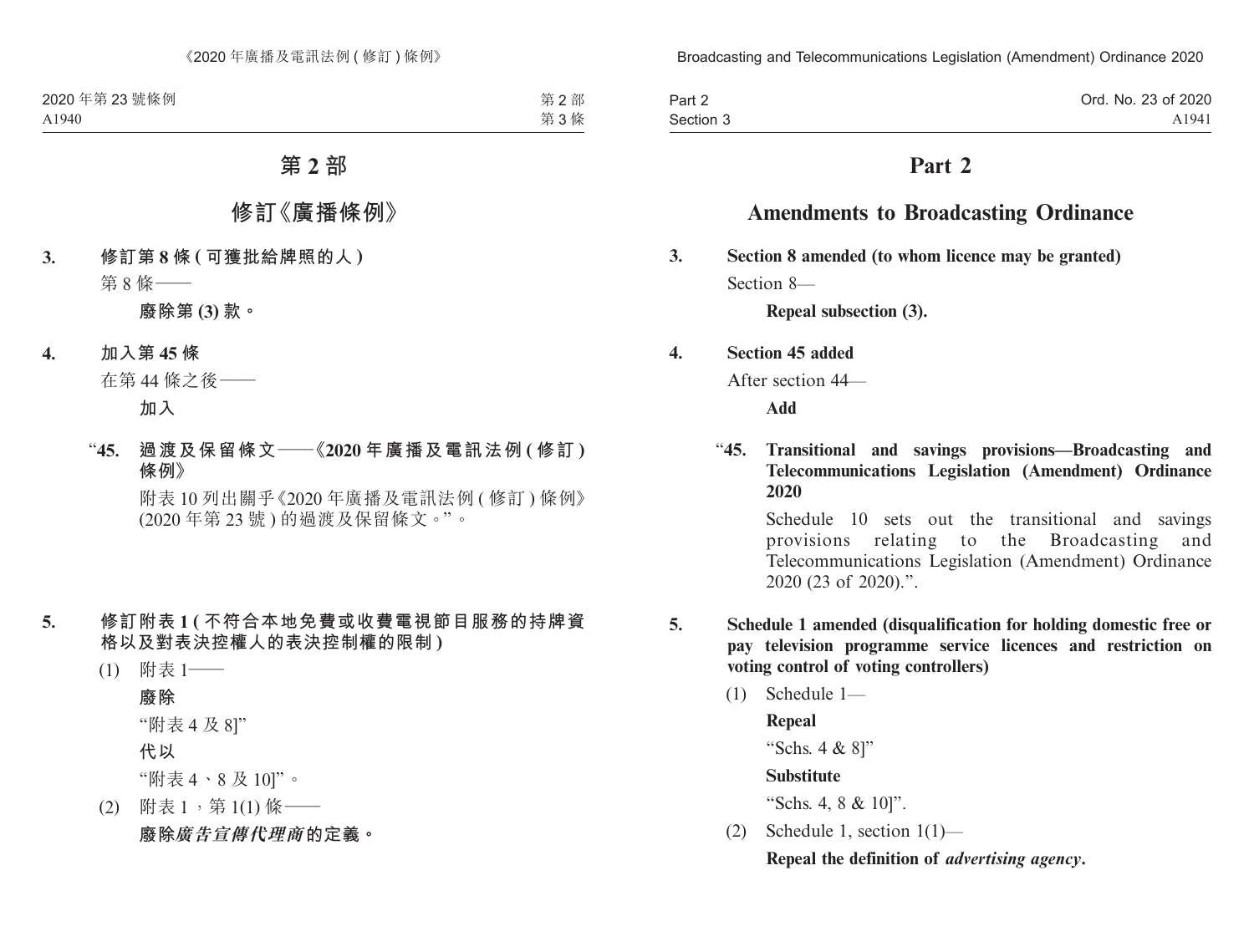| Part 2    | Ord. No. 23 of 2020 |
|-----------|---------------------|
| Section 5 | A1943               |

(3) Schedule 1, section 1(1), definition of *disqualified person*— **Repeal**

"section 4, 5, 6 or  $7"$ 

#### **Substitute**

"section 4 or 5".

(4) Schedule 1, section 1(1)—

#### **Repeal the definition of** *relative*

#### **Substitute**

- "*relative* (親屬), in relation to an individual, means a spouse, parent, child, brother or sister of the individual, and for the purposes of this definition—
	- (a) an adopted child is regarded as a child both of the natural parents and the adoptive parents; and
	- (b) a stepchild is regarded as a child both of the natural parents and any step-parents;".
- (5) Schedule 1, section  $4(1)(b)$ —

### **Repeal**

everything after "of licence"

### **Substitute a semicolon.**

(6) Schedule 1—

**Repeal sections 6 and 7.**

(7) Schedule 1, section 20, heading—

**Repeal**

"**2% to 10% control**"

**Substitute**

"**Control**".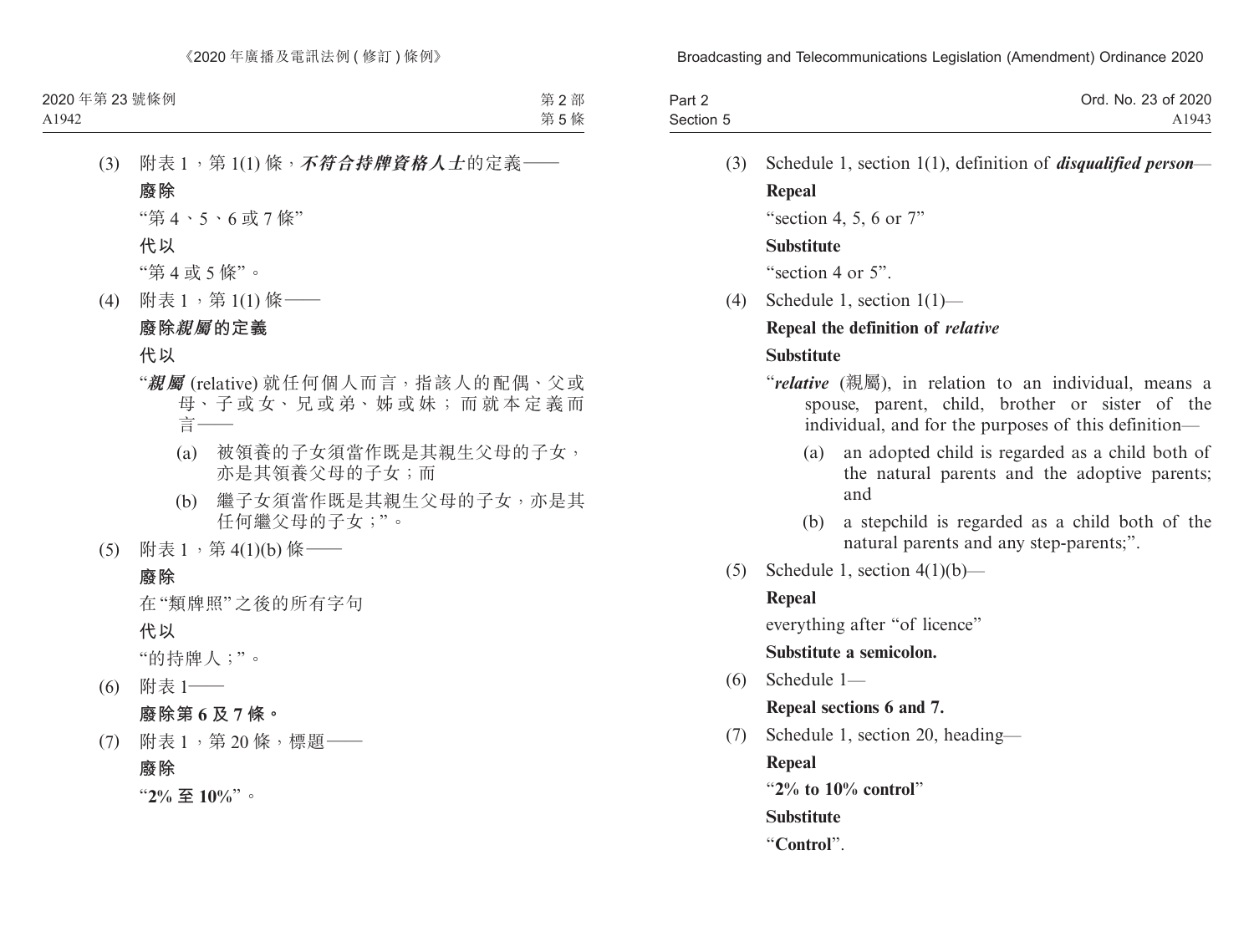| Part 2    | Ord. No. 23 of 2020 |
|-----------|---------------------|
| Section 5 | A1945               |

(8) Schedule 1, English text, section 20(1)—

**Repeal**

"shall"

#### **Substitute**

"must".

(9) Schedule 1, section 20(1)—

### **Repeal**

" $2\%$  or more but less than  $6\%$ , or  $6\%$  or more but not more than 10%, or more than 10%,"

#### **Substitute**

"5% or more but less than 10%, or 10% or more but not more than 15%, or more than 15%,".

(10) Schedule 1, section 20—

### **Repeal subsection (2)**

### **Substitute**

- "(2) If an unqualified voting controller holds more than 15%, in the aggregate, of the total voting control of a licensee in contravention of subsection (1), despite—
	- (a) anything contained in the articles of association of the licensee; or
	- (b) any provision of the laws of Hong Kong apart from this section,

the controller must not exercise or cause or permit to be exercised, in relation to any question or matter arising at a general meeting of the licensee, voting rights exceeding, in the aggregate, 15% of the total voting control of the licensee.".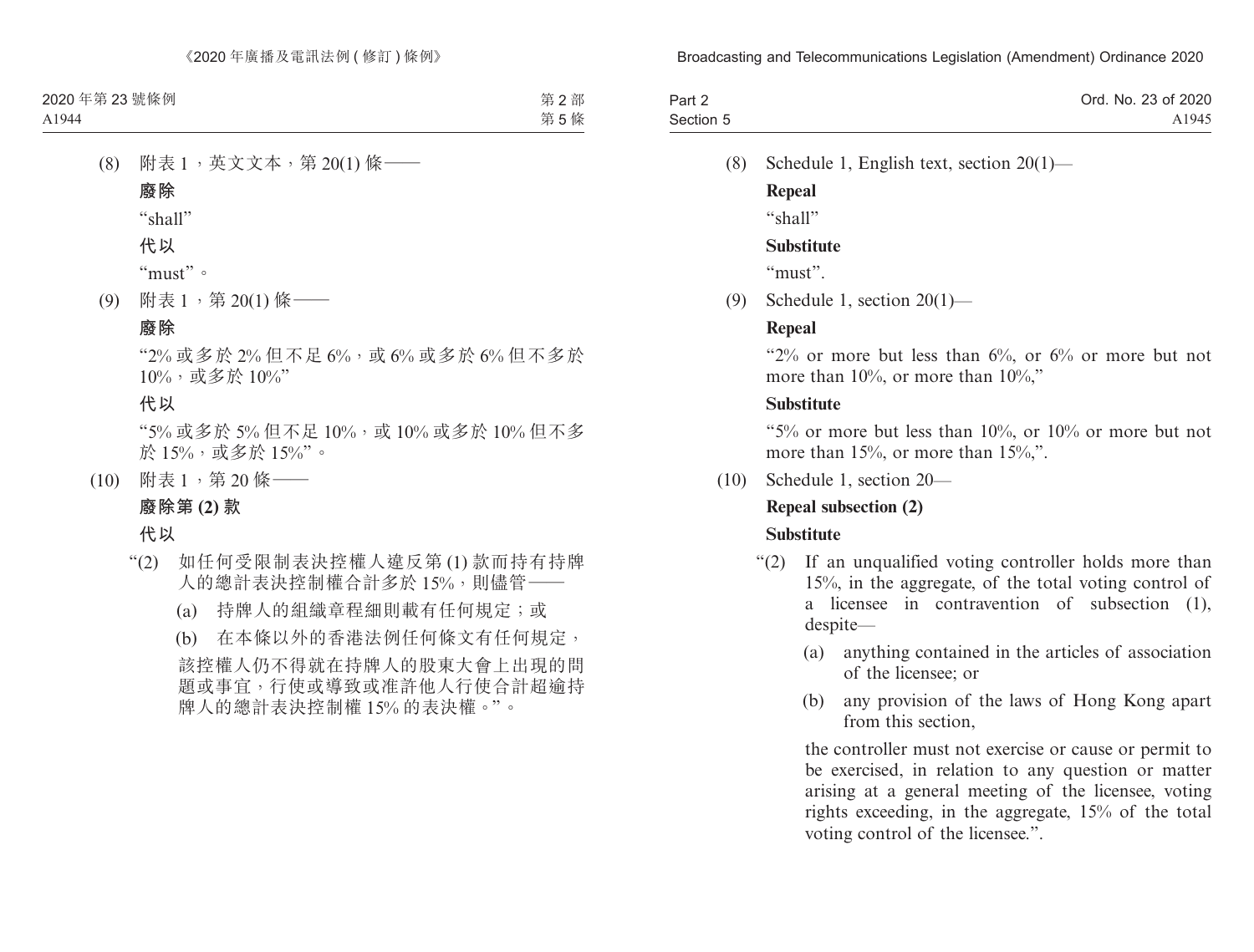| Part 2    | Ord. No. 23 of 2020 |
|-----------|---------------------|
| Section 6 | A1947               |

(11) Schedule 1, section  $22(1)(e)$ — **Repeal**

 $"20/2"$ **Substitute**

 $``5\%"$ .

- **6. Schedule 4 amended (domestic free television programme service supplementary provisions)**
	- (1) Schedule 4—

**Repeal**

"& 8]"

**Substitute**

", 8 & 10]".

(2) Schedule 4—

**Repeal section 2.**

**7. Schedule 5 amended (domestic pay television programme service supplementary provisions)**

Schedule 5, section 1—

**Repeal**  $"2."$ .

**8. Schedule 8 amended (transitional and savings provisions)**

Schedule 8, section 4(5)—

**Repeal** "sections 3 and 7" **Substitute** "section 3".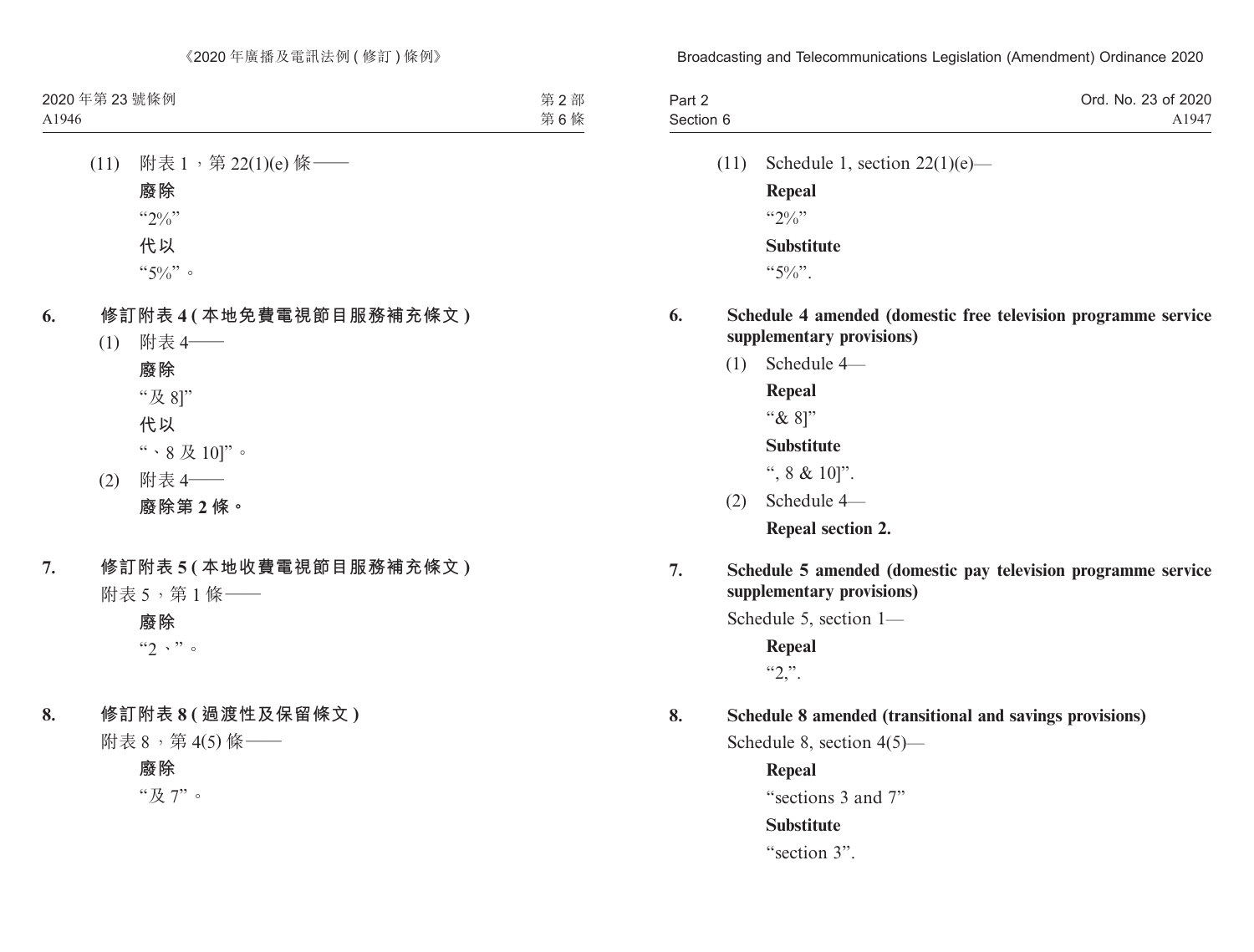| Part 2    | Ord. No. 23 of 2020 |
|-----------|---------------------|
| Section 9 | A1949               |

**9. Schedule 9 amended (consequential amendments)** Schedule 9—

**Repeal section 5.**

**10. Schedule 10 added**

After Schedule 9—

**Add**

### "**Schedule 10**

[s. 45]

## **Transitional and Savings Provisions— Broadcasting and Telecommunications Legislation (Amendment) Ordinance 2020**

#### **1. Interpretation**

In this Schedule—

*Amendment Ordinance* (《修訂條例》) means the Broadcasting and Telecommunications Legislation (Amendment) Ordinance 2020 (23 of 2020);

*commencement date* (生效日期) means the day on which the Amendment Ordinance comes into operation.

#### **2. Act or thing previously done by Chief Executive in Council or Authority**

An act or thing that—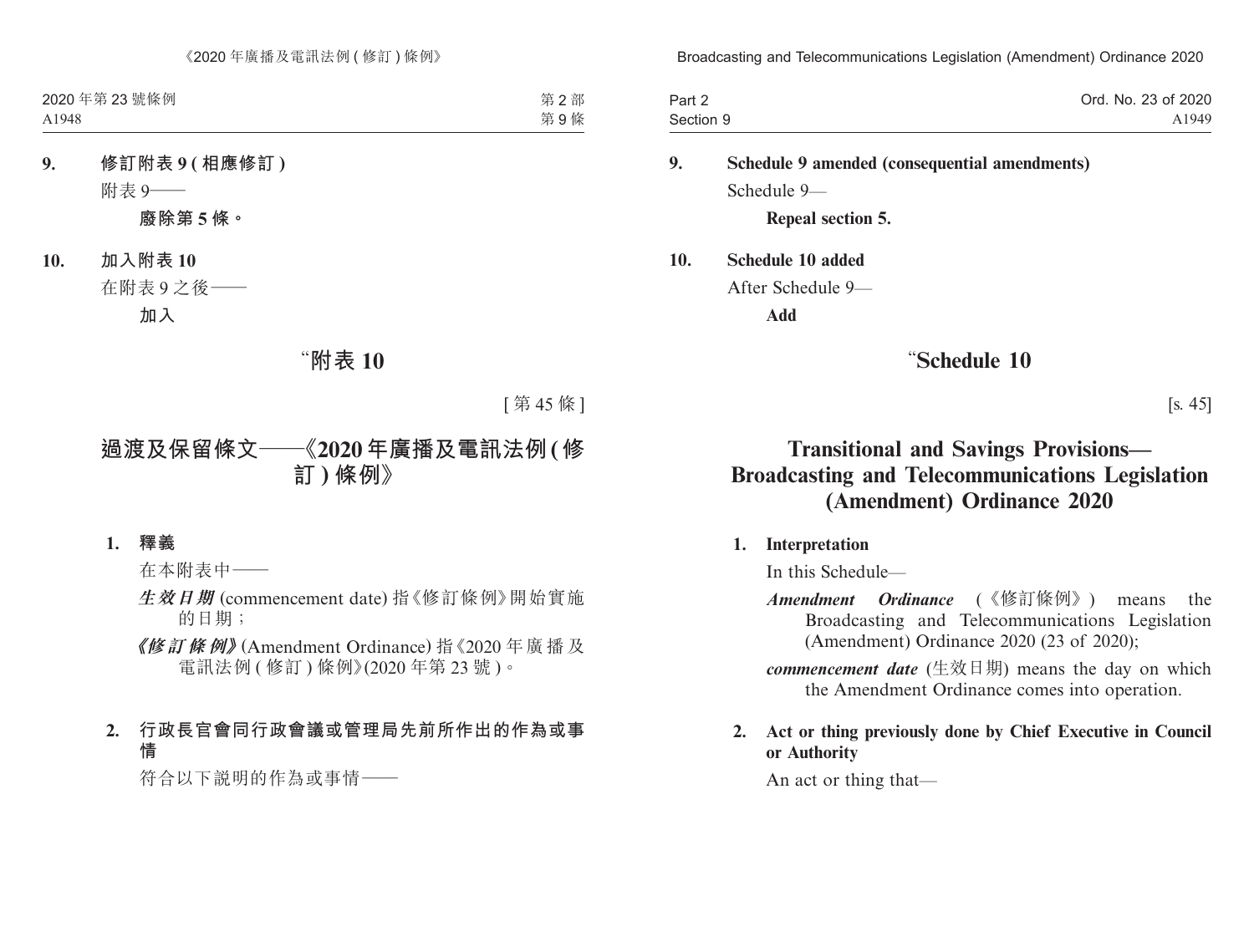| Part 2     | Ord. No. 23 of 2020 |
|------------|---------------------|
| Section 10 | A1951               |

- (a) has been done before the commencement date in the performance of a function by the Chief Executive in Council or the Authority under this Ordinance; and
- (b) is in force immediately before the commencement date,

continues to be in force on or after the commencement date as if the Amendment Ordinance had not been enacted.

#### **3. Ongoing inquiry, investigation, etc.**

- (1) An inquiry or investigation that—
	- (a) has been started before the commencement date by the Authority under this Ordinance; and
	- (b) has not been determined, concluded or otherwise disposed of immediately before the commencement date,

may continue on or after the commencement date as if the Amendment Ordinance had not been enacted.

- (2) A right of appeal under section 34 of this Ordinance that—
	- (a) subsists immediately before the commencement date; or
	- (b) concerns a decision, direction, order or determination in relation to an act or omission that occurred before the commencement date,

continues to subsist on or after the commencement date as if the Amendment Ordinance had not been enacted.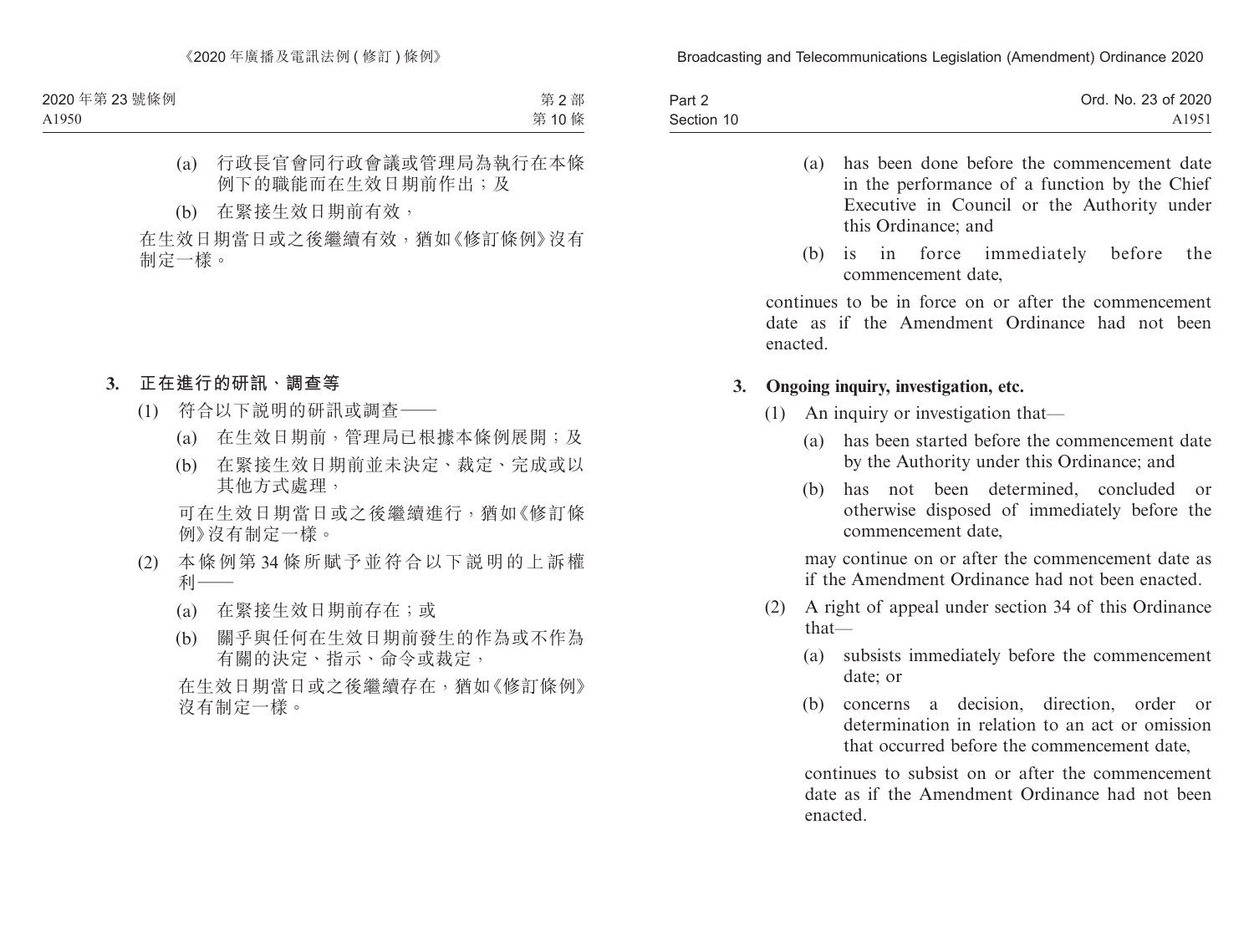| Part 2     | Ord. No. 23 of 2020 |
|------------|---------------------|
| Section 10 | A1953               |

- (3) An appeal under section 34 of this Ordinance that is pending immediately before the commencement date may be continued and disposed of on or after the commencement date as if the Amendment Ordinance had not been enacted.
- (4) This Ordinance applies to a non-compliance or suspected non-compliance with a provision of this Ordinance, a direction, order or determination under this Ordinance or a licence condition, that occurred before the commencement date as if the Amendment Ordinance had not been enacted, even if the act or omission constituting the non-compliance or suspected non-compliance is only discovered on or after the commencement date.
- (5) However, if the act or omission—
	- (a) continues on or after the commencement date; and
	- (b) no longer constitutes such a non-compliance or suspected non-compliance under this Ordinance as amended by the Amendment Ordinance,

this Ordinance applies only to the non-compliance or suspected non-compliance that occurred before the commencement date and as if the Amendment Ordinance had not been enacted.

#### **4. Pending application for approval**

- (1) This section applies if—
	- (a) an application has been made before the commencement date to seek approval of the Chief Executive in Council or the Authority under section 3(2), 20 or 33(1) of Schedule 1 or section 6 of Schedule 4; and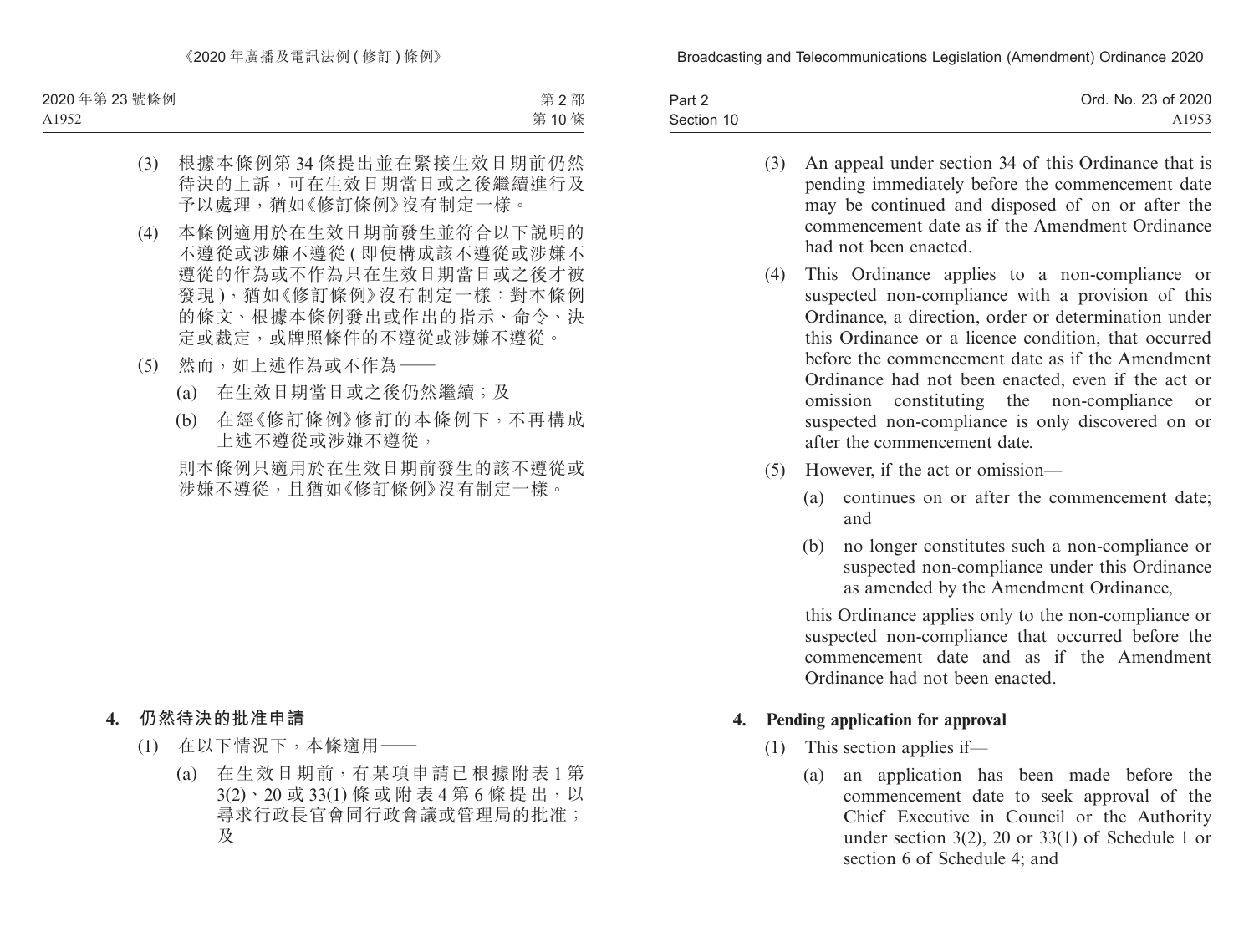| Part 2     | Ord. No. 23 of 2020 |
|------------|---------------------|
| Section 10 | A1955               |

- (b) the application is pending immediately before the commencement date.
- (2) The application is to be dealt with under this Ordinance as amended by the Amendment Ordinance.
- (3) However, if the application or part of the application would not be necessary under this Ordinance as amended by the Amendment Ordinance, the application or the part is taken to have been withdrawn on the commencement date.

#### **5. Pending application for licence**

- $(1)$  If—
	- (a) an application has been submitted before the commencement date to the Authority under section 9(1) of this Ordinance for a domestic free television programme service licence or domestic pay television programme service licence; and
	- (b) the application has not been determined immediately before the commencement date,

the application is to be dealt with under this Ordinance as amended by the Amendment Ordinance.

- (2) If, before the commencement date, the Authority has made recommendations on the application under section 9(2) of this Ordinance, the Chief Executive in Council may on or after the commencement date—
	- (a) rely on the recommendations for the purposes of sections 9(2) and 10(1) of this Ordinance; or
	- (b) request the Authority to—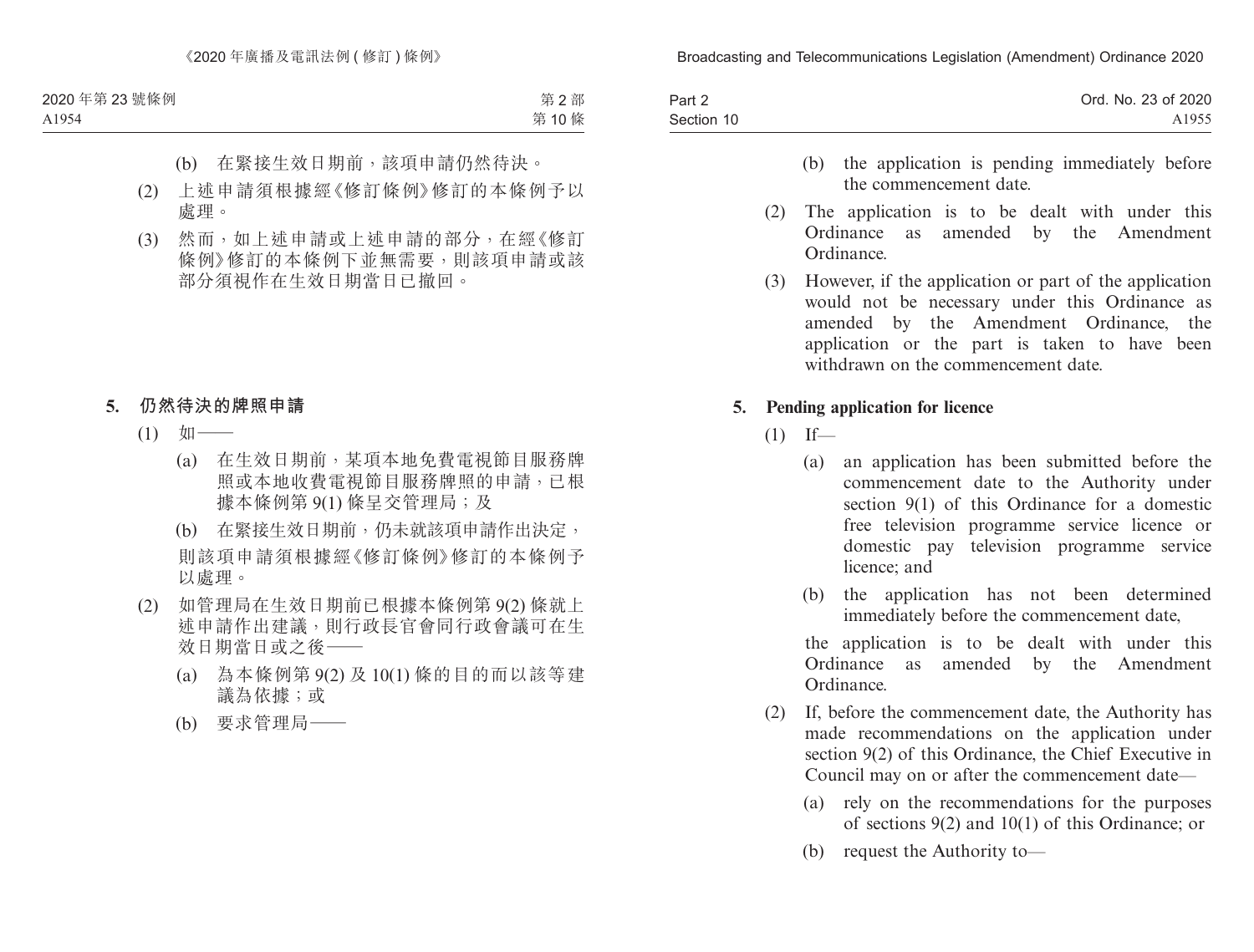| Part 2     | Ord. No. 23 of 2020 |
|------------|---------------------|
| Section 10 | A1957               |

- (i) reconsider the application; and
- (ii) make fresh recommendations.

#### **6. Pending application for extension or renewal of licence**

- $(1)$  If—
	- (a) an application has been submitted before the commencement date to the Authority under section 11(2) of this Ordinance for the extension or renewal of a domestic free television programme service licence or domestic pay television programme service licence; and
	- (b) the application has not been determined immediately before the commencement date,

the application is to be dealt with under this Ordinance as amended by the Amendment Ordinance.

- (2) If, before the commencement date, the Authority has submitted recommendations on the application under section 11(3) of this Ordinance, the Chief Executive in Council may on or after the commencement date—
	- (a) rely on the recommendations for the purposes of section 11(3) and (5) of this Ordinance; or
	- (b) request the Authority to submit fresh recommendations.".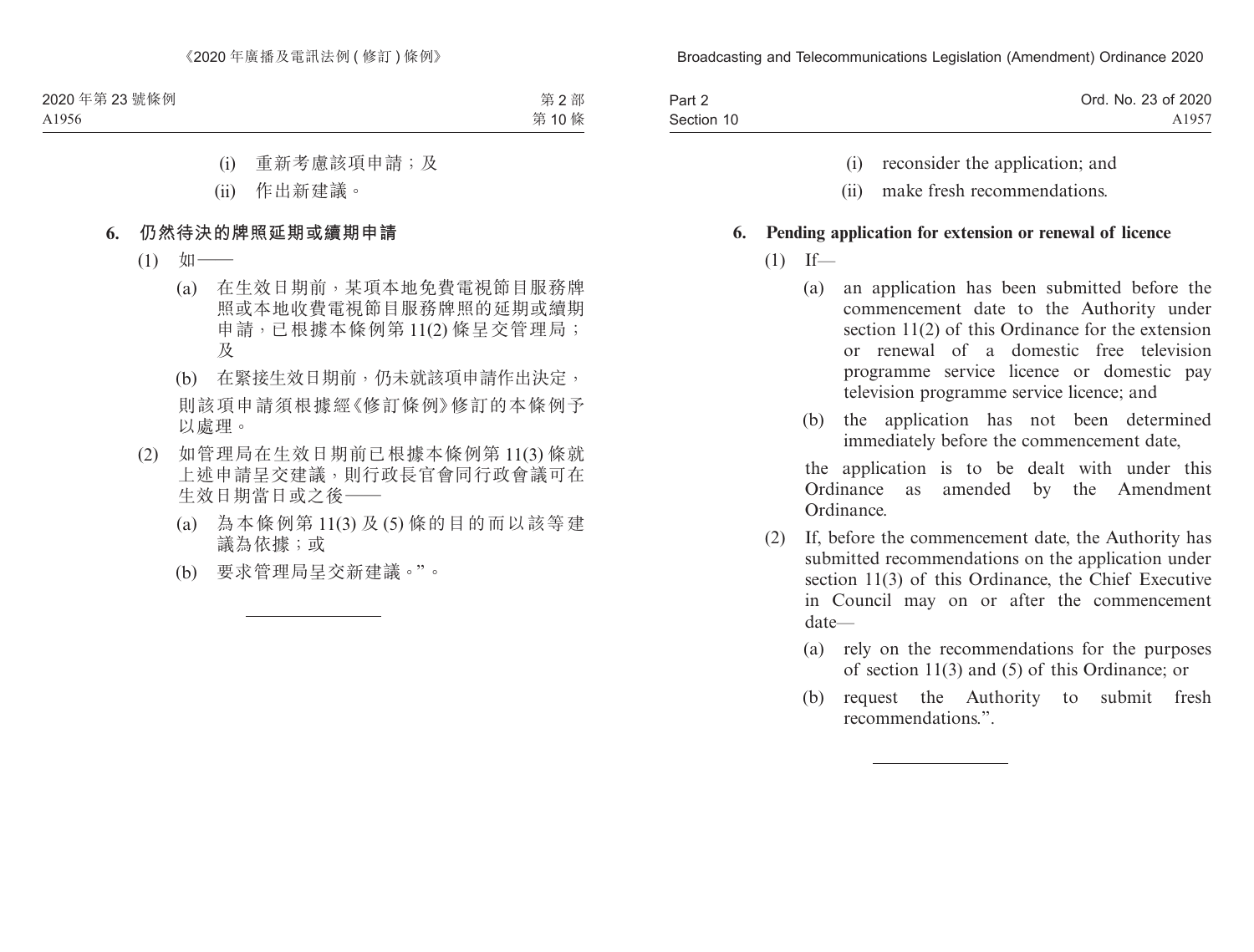| Part 3     | Ord. No. 23 of 2020 |
|------------|---------------------|
| Section 11 | A <sub>1959</sub>   |

## **Part 3**

## **Amendments to Telecommunications Ordinance**

- **11. Section 13A amended (interpretation)**
	- (1) Section 13A(1), definition of *disqualified person* **Repeal paragraphs (a), (b) and (d).**
	- (2) Section 13A(1), definition of *disqualified person*, paragraph  $(e)$ —

**Repeal** "paragraph (a), (b), (c), (d) or  $(da)(i)$ " **Substitute** "paragraph  $(c)$  or  $(da)(i)$ ".

(3) Section 13A(1)— **Repeal the definition of** *subsidiary***.**

### **12. Section 13F amended (competence of licensees)**

(1) Section 13 $F(a)$ , English text, after "(Cap. 622);"— **Add**

"and".

- (2) Section 13F— **Repeal paragraph (b).**
- **13. Section 36A amended (Authority may determine terms of interconnection)**

Section  $36A(3D)(a)(i)$ —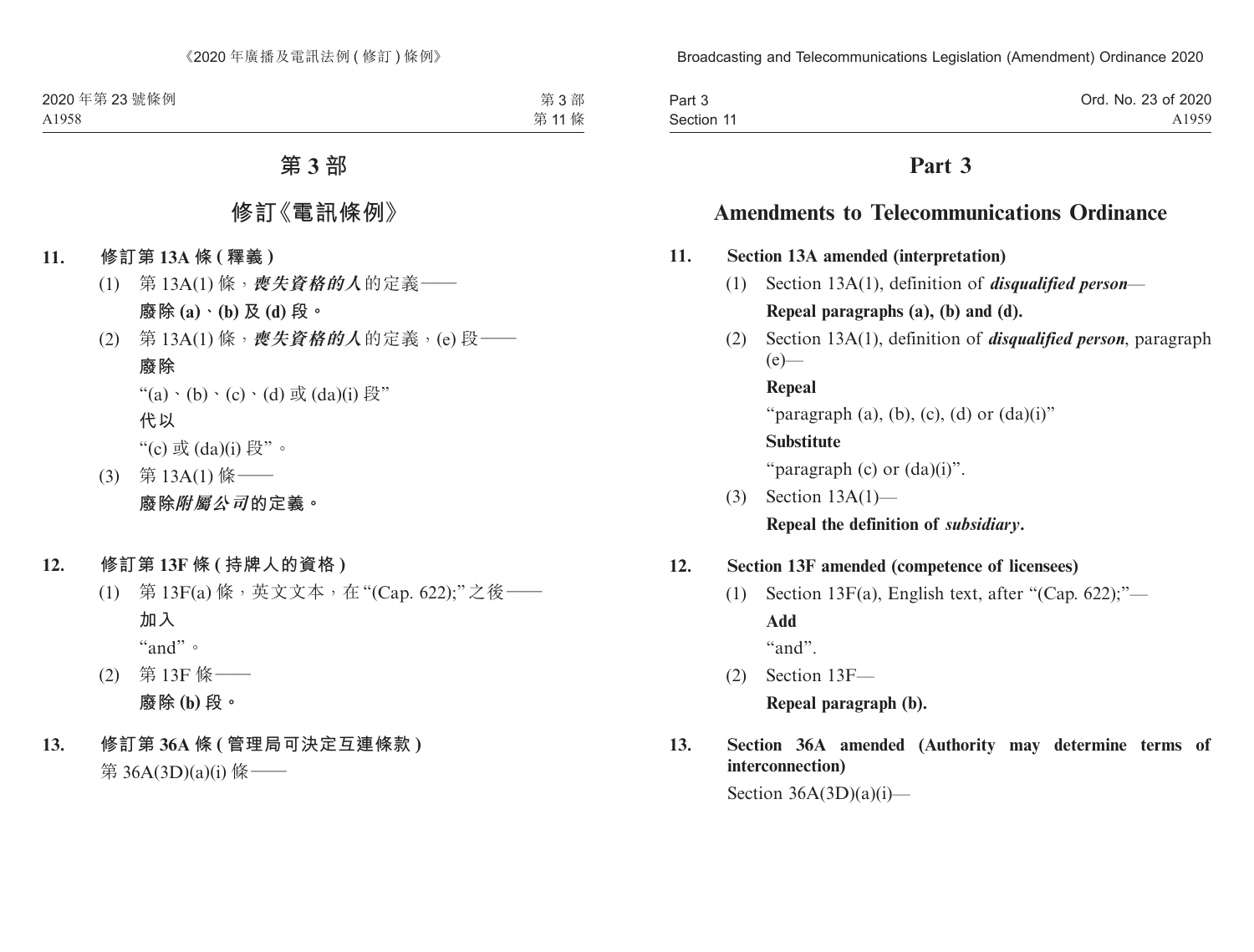| Part 3     | Ord. No. 23 of 2020 |
|------------|---------------------|
| Section 14 | A1961               |

#### **Repeal**

everything after "section 7,"

#### **Substitute**

"or expressed as being licensed under section 7 or 34;".

#### **14. Section 44 added**

After section 43—

**Add**

#### "**44. Transitional and savings provisions—Broadcasting and Telecommunications Legislation (Amendment) Ordinance 2020**

Schedule 4 sets out the transitional and savings provisions relating to the Broadcasting and Telecommunications Legislation (Amendment) Ordinance 2020 (23 of 2020).".

#### **15. Schedule 4 added**

At the end of the Ordinance—

**Add**

### "**Schedule 4**

[s. 44]

# **Transitional and Savings Provisions— Broadcasting and Telecommunications Legislation (Amendment) Ordinance 2020**

**1. Interpretation**

In this Schedule—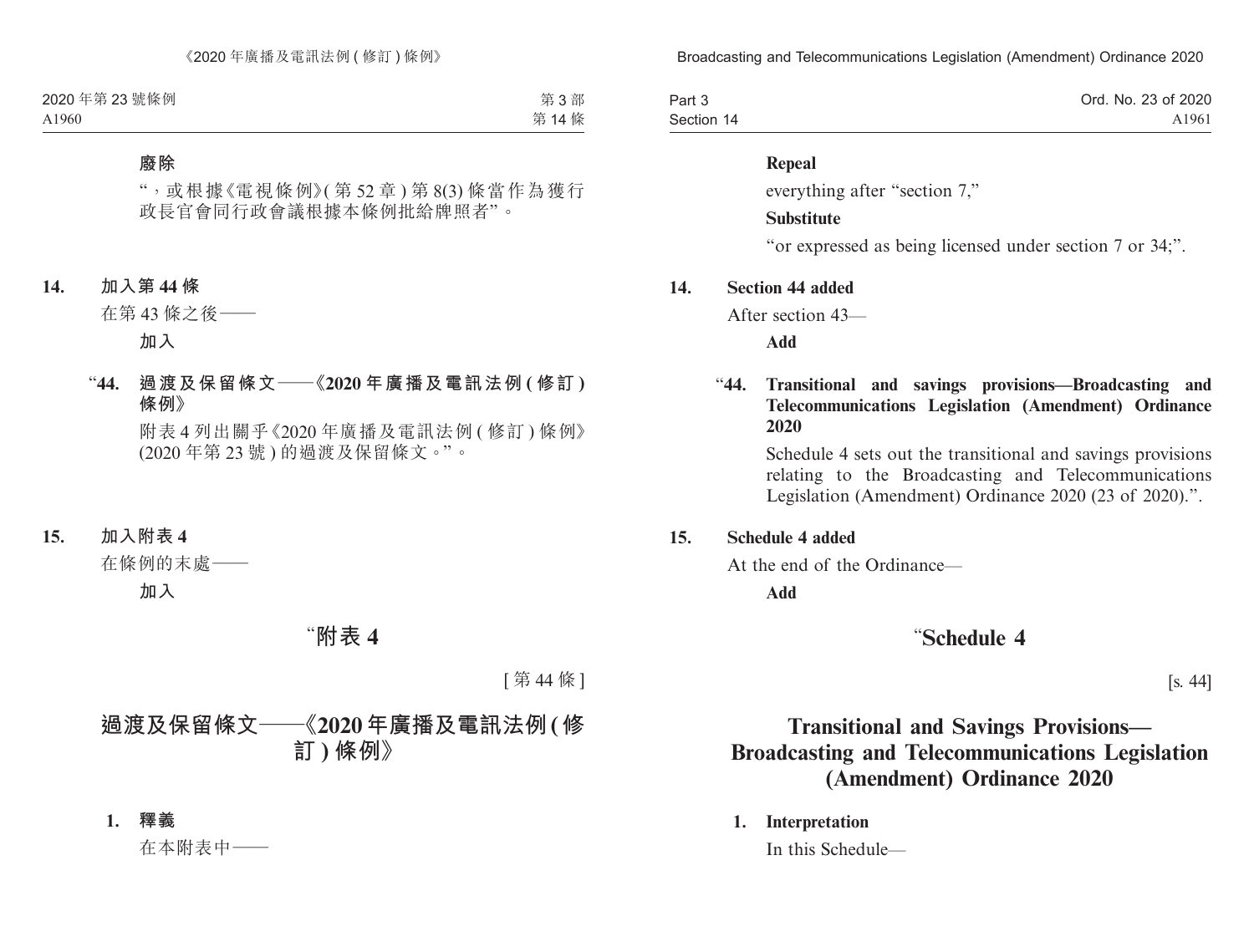| Part 3     | Ord. No. 23 of 2020 |
|------------|---------------------|
| Section 15 | A1963               |

*Amendment Ordinance* (《修訂條例》) means the Broadcasting and Telecommunications Legislation (Amendment) Ordinance 2020 (23 of 2020);

*commencement date* (生效日期) means the day on which the Amendment Ordinance comes into operation;

*licence* (牌照) has the meaning given by section 13A(1);

*licensee* (持牌人) has the meaning given by section 13A(1).

#### **2. Act or thing previously done by Chief Executive in Council or Authority**

An act or thing that—

- (a) has been done before the commencement date in the exercise of a power or performance of a function or duty by the Chief Executive in Council or the Authority under this Ordinance; and
- (b) is in force immediately before the commencement date,

continues to be in force on or after the commencement date as if the Amendment Ordinance had not been enacted.

#### **3. Ongoing inquiry, investigation, etc.**

- (1) An inquiry or investigation that—
	- (a) has been started before the commencement date by the Authority under this Ordinance or the Broadcasting (Miscellaneous Provisions) Ordinance (Cap. 391); and
	- (b) has not been determined, concluded or otherwise disposed of immediately before the commencement date,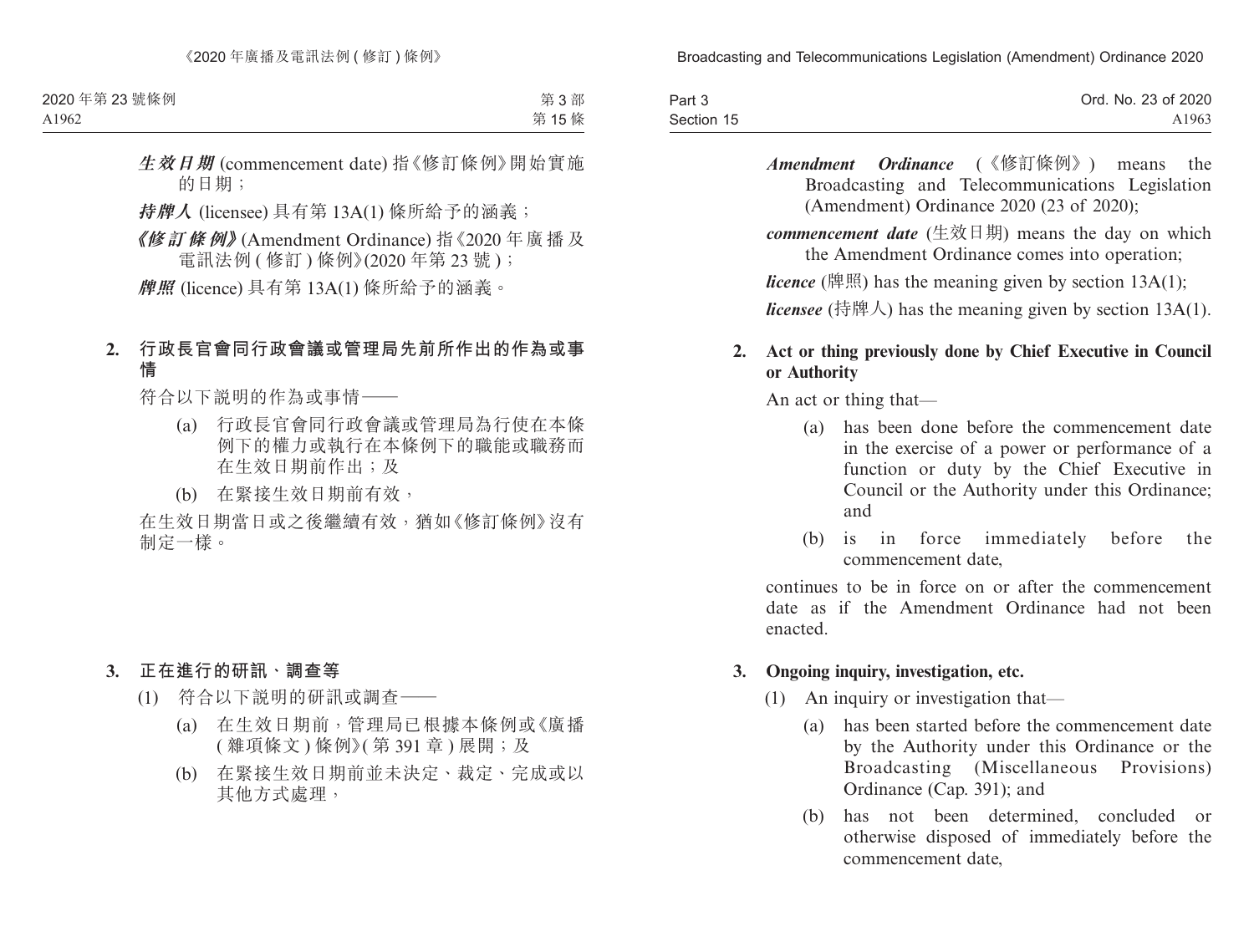| Part 3     | Ord. No. 23 of 2020 |
|------------|---------------------|
| Section 15 | A <sub>1965</sub>   |

may continue on or after the commencement date as if the Amendment Ordinance had not been enacted.

- (2) A right of appeal under section 26 of the Broadcasting (Miscellaneous Provisions) Ordinance (Cap. 391) that—
	- (a) subsists immediately before the commencement date; or
	- (b) concerns a decision or direction in relation to an act or omission that occurred before the commencement date,

continues to subsist on or after the commencement date as if the Amendment Ordinance had not been enacted.

- (3) An appeal under section 26 of the Broadcasting (Miscellaneous Provisions) Ordinance (Cap. 391) that is pending immediately before the commencement date may be continued and disposed of on or after the commencement date as if the Amendment Ordinance had not been enacted.
- (4) This Ordinance applies to a non-compliance or suspected non-compliance with a provision of this Ordinance, a direction, order or determination under this Ordinance or a licence condition, that occurred before the commencement date as if the Amendment Ordinance had not been enacted, even if the act or omission constituting the non-compliance or suspected non-compliance is only discovered on or after the commencement date.
- (5) However, if the act or omission—
	- (a) continues on or after the commencement date; and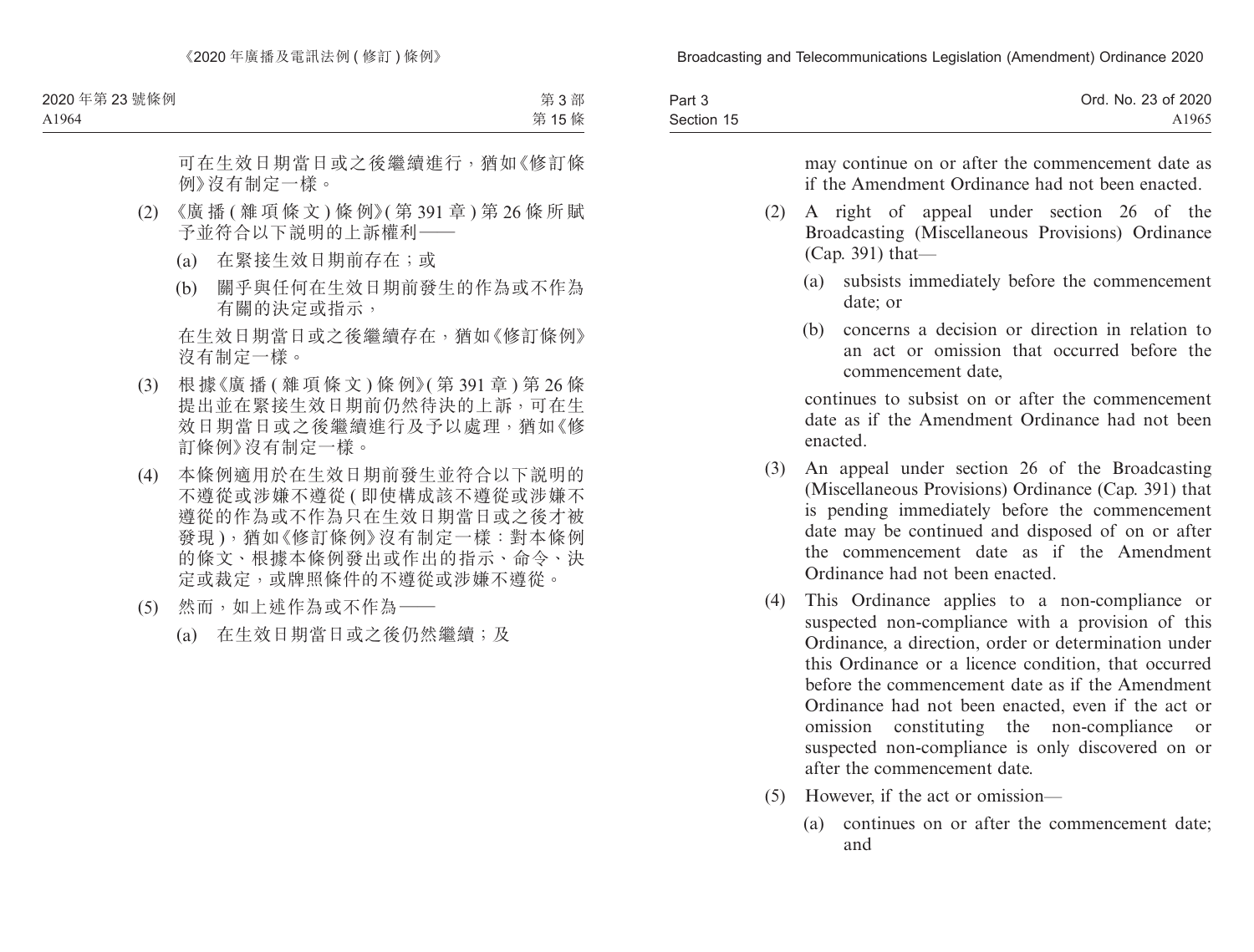| Part 3     | Ord. No. 23 of 2020 |
|------------|---------------------|
| Section 15 | A1967               |

(b) no longer constitutes such a non-compliance or suspected non-compliance under this Ordinance as amended by the Amendment Ordinance,

this Ordinance applies only to the non-compliance or suspected non-compliance that occurred before the commencement date and as if the Amendment Ordinance had not been enacted.

#### **4. Pending application for licence**

- $(1)$  If—
	- (a) an application has been made before the commencement date to the Authority under section 13B(1);
	- (b) the Authority is satisfied as to the matters set out in section 13B(2); and
	- (c) the application has not been determined immediately before the commencement date,

the application is to be dealt with under this Ordinance as amended by the Amendment Ordinance.

- (2) If, before the commencement date, the Authority has made recommendations on the application under section 13C(1), the Chief Executive in Council may on or after the commencement date—
	- (a) rely on the recommendations for the purposes of section  $13C(1)$  and  $(2)$ ; or
	- (b) request the Authority to—
		- (i) reconsider the application; and
		- (ii) make fresh recommendations.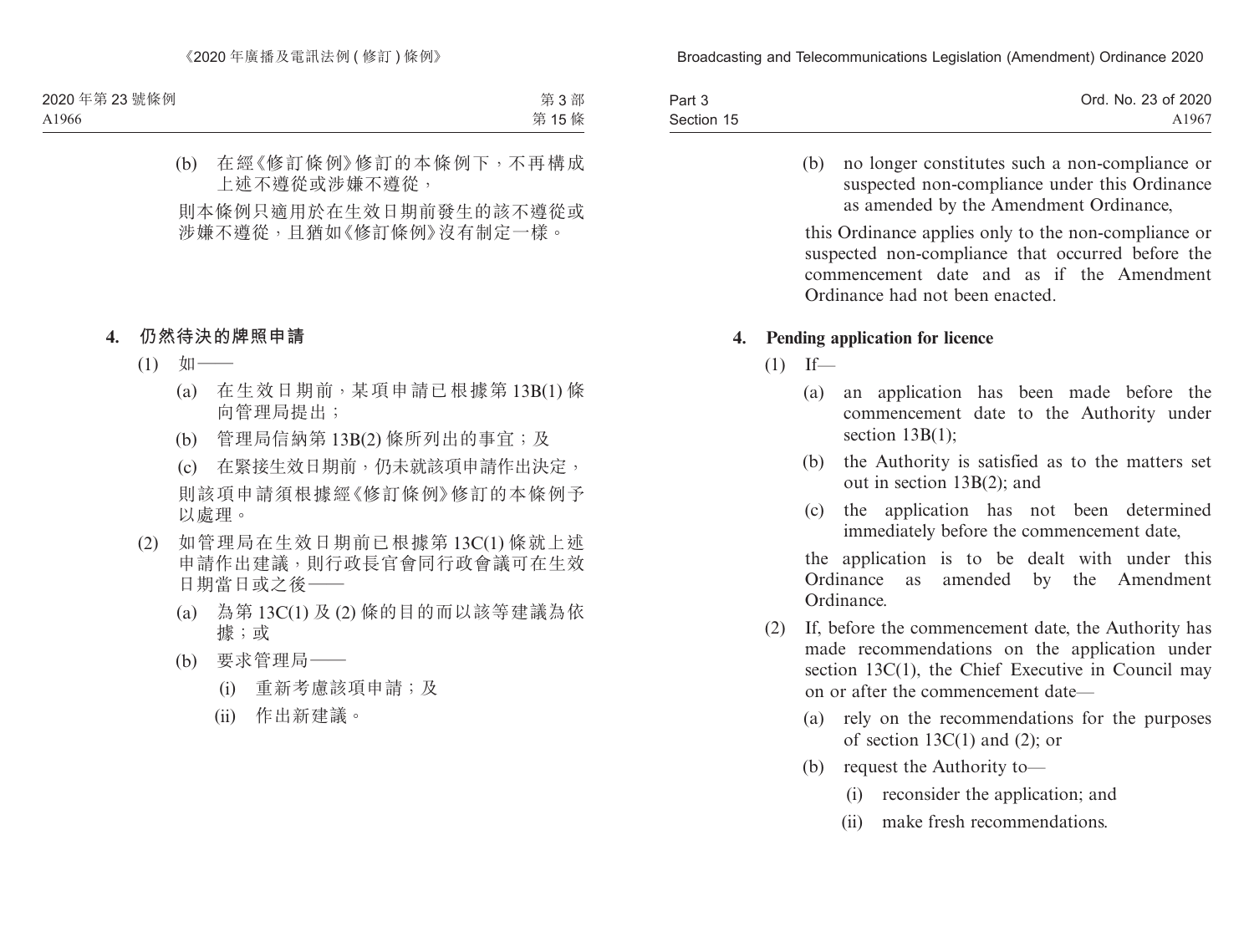| Part 3     | Ord. No. 23 of 2020 |
|------------|---------------------|
| Section 15 | A1969               |

#### **5. Pending application for renewal of licence**

- $(1)$  If—
	- (a) before the commencement date, a licensee, in accordance with the terms and conditions of a licence, has indicated interest in the licence being renewed; and
	- (b) renewal of the licence and the terms and conditions to be imposed have not been determined under section 13E(2) immediately before the commencement date,

renewal of the licence is to be dealt with under this Ordinance as amended by the Amendment Ordinance.

- (2) If, before the commencement date, the Authority has submitted recommendations concerning the renewal of the licence and the terms and conditions to be imposed under section 13E(1), the Chief Executive in Council may on or after the commencement date—
	- (a) rely on the recommendations for the purposes of section  $13E(1)$  and (2); or
	- (b) request the Authority to submit fresh recommendations.

#### **6. Pending application for permission or extension**

- (1) This section applies if—
	- (a) an application has been made before the commencement date to seek permission from the Chief Executive in Council under section 13H(2), or to seek an extension or a further extension from the Authority under section 13K(2); and